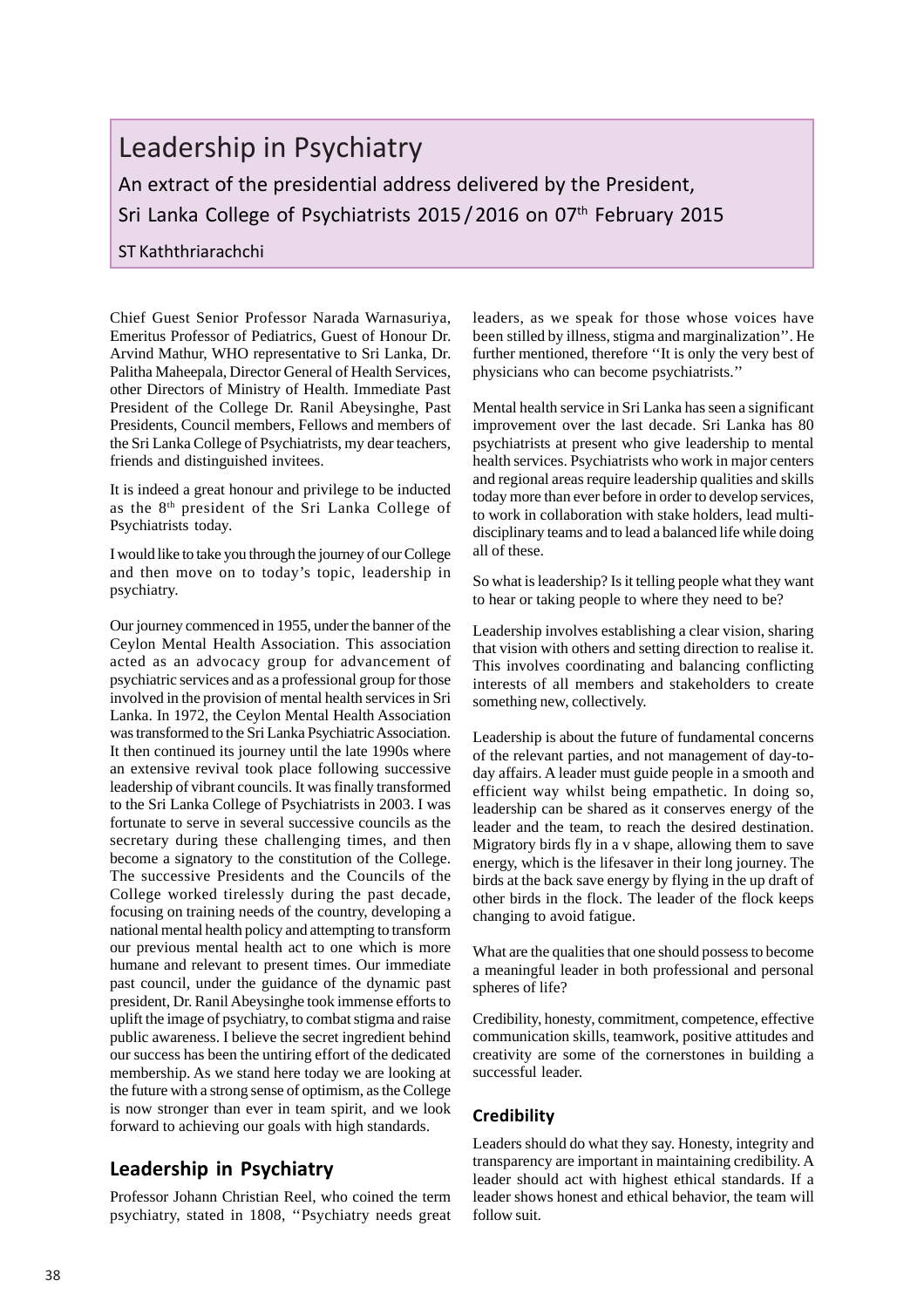#### **Commitment**

There is no greater motivation for people, than seeing their leader working alongside everyone else, showing that hard work is being done at every level. Commitment will earn respect and instill that same quality among members. However it is important to note that different work is done at different levels, in order to reach the goal.

#### **Competence**

There may be days when things aren't going according to plan. A good leader should be able to maintain confidence, and assure the team that setbacks are natural and it is important to focus on the larger goal.

#### **Communication**

Effective communication skills are mandatory for a successful leader. The clear goal in a leader's mind may be an unreachable destination to the member if not communicated properly. Availability of the leader to discuss the concerns of others is vital for smooth functioning of the team. Team trust will grow and the members will be less hesitant to work harder.

#### **Delegation and teamwork**

Delegating tasks to the appropriate people is an important skill that a leader should possess. The key to delegation is identifying the strengths of the team members. It is important to remember that trusting your team with your idea is a sign of strength, not weakness. It empowers the team members and prevents the leader from getting drained of energy and effectiveness. It is said that when the best leader's work is done, people say, ''We did it ourselves''. Teamwork is about sharing responsibility and not placing blame or fault finding.

#### **Attitudes**

Attitude is always a 'player' on the team. Attitudes have the ability to lift up or tear down a team. Leaders can help people to change their attitude in a positive or negative manner.

#### **Creativity**

When leading a team through uncharted waters, there is no roadmap as to what to do. Decisions are not always clear-cut. We may be forced at times to deviate from our set course, and make spontaneous decisions. Drawing on past experience is a good reflex, as is reaching out to your mentors for support. Eventually though, it will be up to the team leader to make the tough decisions. This is a point where the natural intuition and creativity of the leader will prove to be vital. It is during these critical situations, that your team will look to you for guidance and you may be forced to make a quick decision. As a leader, it is important to be creative and think outside the box in making certain decisions.

If I were to address the young leaders of tomorrow, you may feel that you posses some or most of these qualities that I just described, but is that alone sufficient to be an effective leader?

You will also require proficiency in time management, assertiveness, team building, coaching and mentoring and managing burnout. I will only address a few of these aspects.

Finally, a good leader should be equipped with a sense of humour too. It will help ease the tension in challenging situations and help increase productivity.

#### **Time management**

Time management is one such area that I wish to describe. Shown below is the matrix given by Stephen Covey in his book on seven habits of highly effective people.

**Time Management Matrix** 

#### m. III)<br>ACTIVITIES: **TANKING ACTIVITIES** Crisis Pressing problems **Deadline-driven projects**  $\left\langle 00\right\rangle$  $|W|$ **ACTIVITIES ACTIVITIES:** E interruptions, some calls Trivia, basy work iella:<br>C Same mail, same reports Scene mail ana phone cells Same meetings Proximate pressing matters Time wasters S E Proximato pressie<br>S E Popular activities Hessent schyltist

Source: The 7 habits of highly effective people - Stephen R. Covey

Crisis situations as described in the first quadrant are rampant in each of our lives. However we must learn to manage our time so that the majority of time is spent in the second quadrant, i.e., building relationships and planning for the future, so that we can avoid crisis situations and be effective leaders. Spending more time on quadrant 4 activities will not take us anywhere.

One must be proactive and not reactive to situations, and being aware of what you are capable of changing gives you a greater degree of control over your life.

#### **Assertiveness**

In order to have time to work towards one's long term goal, one must learn to say ''No'' to things which will trap time and energy. Being courageous enough to say 'No' in a non-apologetic pleasant manner is a skill that can and should be learnt, which will enable you to be assertive in a variety of situations.

One could also get things done by being aggressive. However by being aggressive, in the long run you violate the rights of others and hence it is not a desirable skill.